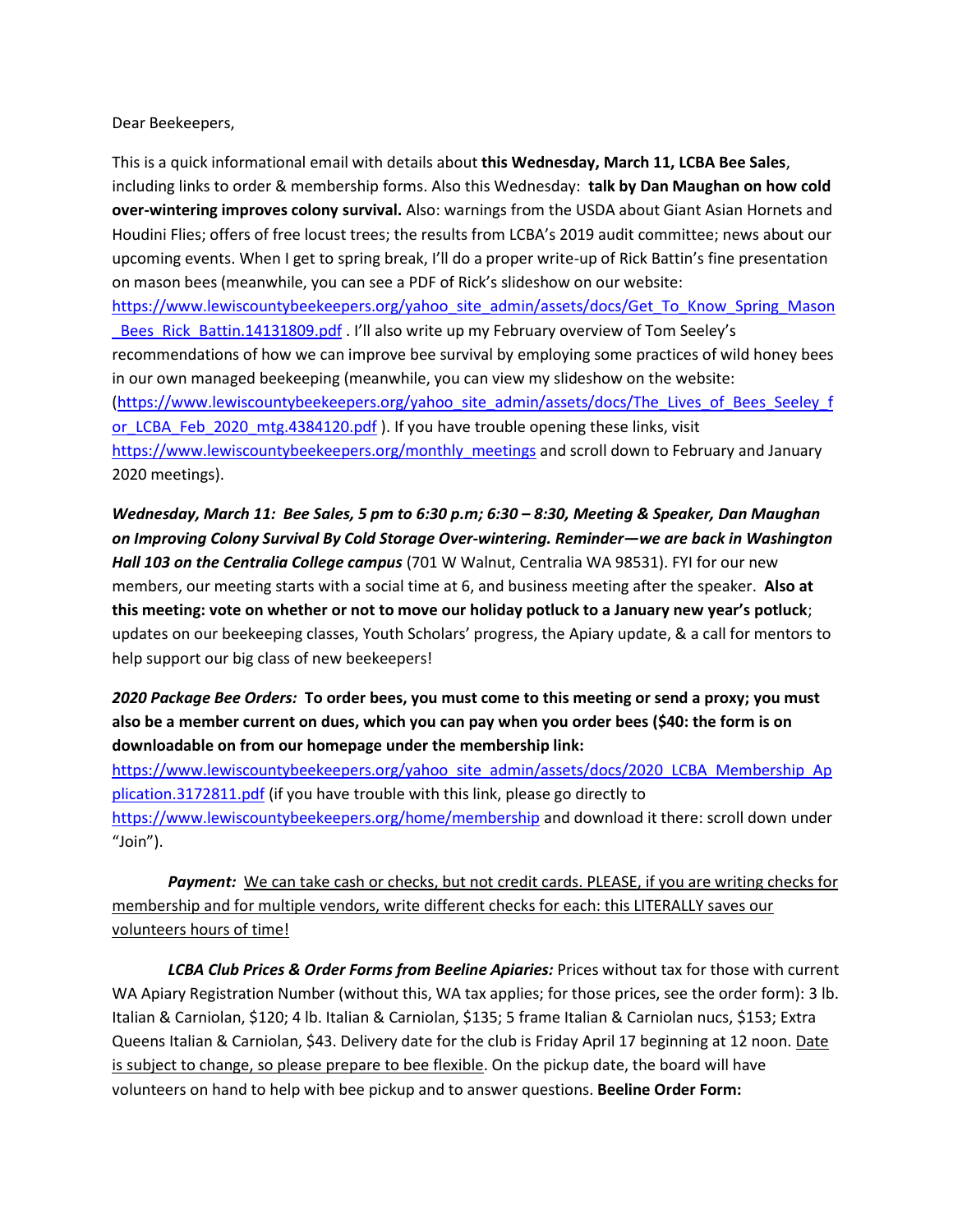[https://www.lewiscountybeekeepers.org/yahoo\\_site\\_admin/assets/docs/2020\\_LCBA\\_Bee\\_Order\\_Form](https://www.lewiscountybeekeepers.org/yahoo_site_admin/assets/docs/2020_LCBA_Bee_Order_Form_1_Beeline_Apiaries.53152111.pdf) 1 Beeline Apiaries.53152111.pdf . If any problems opening these links, please go directly to Upcoming Events, [https://www.lewiscountybeekeepers.org/upcoming\\_events](https://www.lewiscountybeekeepers.org/upcoming_events), and download them there. We will also have some hard copies at the meeting.

*LCBA Club Prices & Order Forms from Kevin Mills/Hive 5 Bees:* Kevin is selling nucs with Kona queens for \$140 each. His pickup date is not yet set but will be on or close to Beeline's and pickup will be at Beeline. Kevin has a limit of 50 nucs, so first come first served. **Hive 5 Order Form:** https://www.lewiscountybeekeepers.org/yahoo\_site\_admin/assets/docs/2020\_LCBA\_Bee\_Order\_Form \_2\_Hive\_5\_Bees\_1.53152130.pdf

**Alan Woods** is taking bee orders directly and offering a \$10/nuc discount for LCBA members (you have to let them know). His nucs are \$160. The bees are German Carnica and will be in new Pro-Nuc boxes and if you return the box in usable condition, they will give \$10 back. You can also just put a deposit on a nuc, which is \$60, and pay the balance by March; they would then take the \$10 discount off the balance when you pay at the store. Pickup will be at their store end of April/beginning of May, weather dependent. Packages are \$140 and LCBA members get a \$5 discount. Alan's contact information is on LCBA's website under Beekeeping Supplies: [https://www.lewiscountybeekeepers.org/beekeeping\\_supplies](https://www.lewiscountybeekeepers.org/beekeeping_supplies) .

Finally, **Mike Radford/Northwest Bee Supplies** is not offering a club price, but is selling his PNW-raised nucs and has a few left. Mike delivers to specific pickup locations: for prices & more info, visit Mike's website at<https://www.northwestbeesupply.com/> No LCBA club price.

## *Upcoming Events:*

- *April 8 Monthly Meeting: Dr. Dewey Caron on Africanized Honey Bees & 2020 Bee Surveys.*  Dewey spends winters in Bolivia working with beekeepers & will share his insights into African genetics and behavior, here & there. Also, he'll have information & forms to help us participate in 2019-20 overwintering survival surveys: the PNW and Beeinformed Partnership surveys.
- May 2-3: LCBA at the Spring Youth Fair in the Exposition Building at the SW WA Fairgrounds. We'll have our Observation Hive, a honey tasting, "Bee Face" photo board, show & tell items, & more. If you'd like to volunteer, please email [secretary@lcba.community.](mailto:secretary@lcba.community) LCBA members who volunteer get free tickets & parking passes.

*Free Locust Trees – Great Bee Forage!* Steve Michaud has over 20 of these in pots (3' to 4' tall). They are free for the asking. Steve can be reached by email at [stevemichaud@comcast.net](mailto:stevemichaud@comcast.net) or by phone at 206-999-0500.

*Giant Asian Hornet Warning:* WSDA's recording of the webinar "Asian giant hornet in the Pacific Northwest" that the Washington Invasive Species Council and WSDA hosted last month is now available on:YouTube: [https://youtu.be/36TFu\\_W1Vio](https://youtu.be/36TFu_W1Vio) and on Facebook: <https://www.facebook.com/WAStateDeptAg/videos/626667411460518> . WASBA also has linked